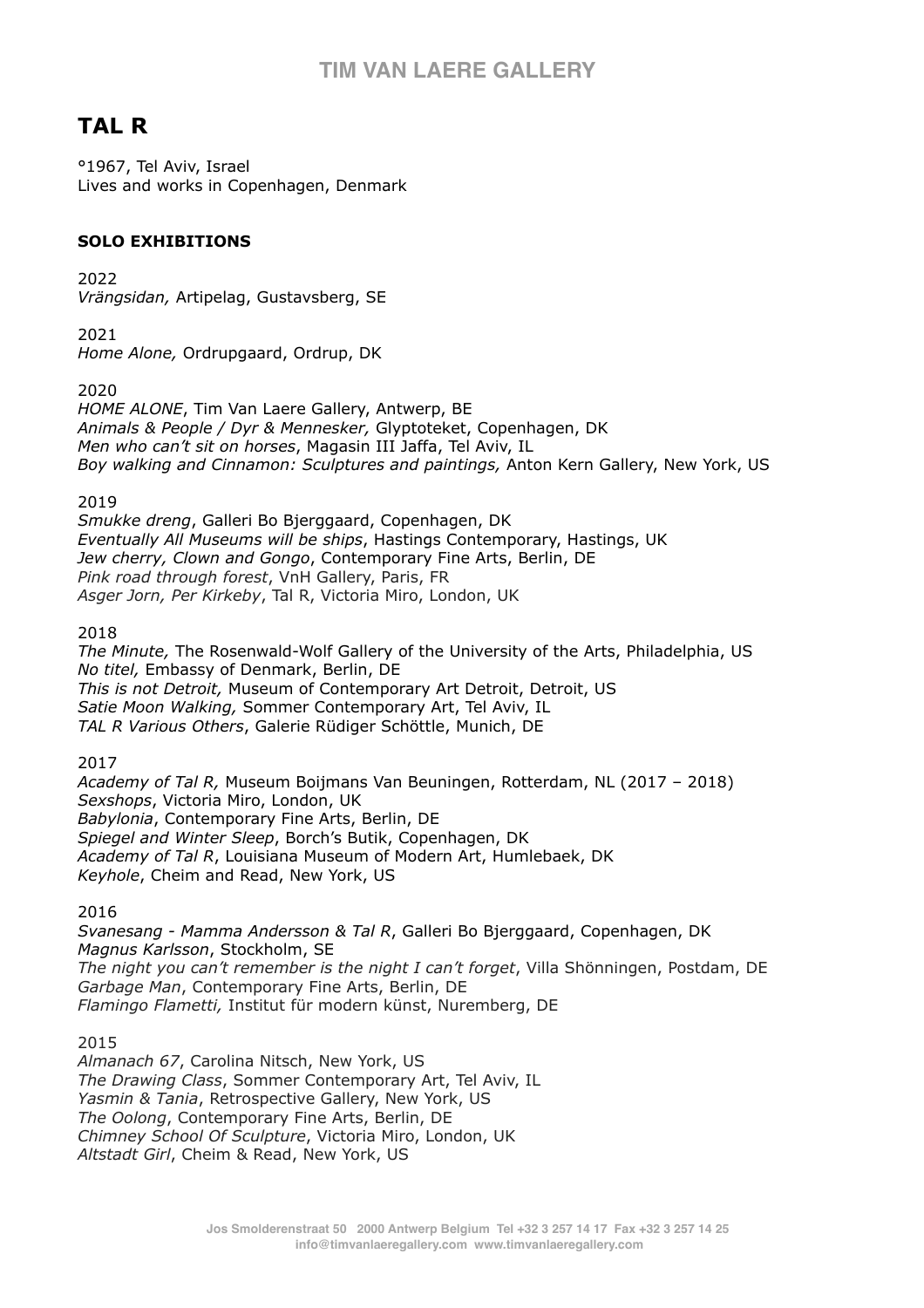2014

*Walk towards hare hill*, Victoria Miro, London, Uk

2013

*The Virgin*, ARoS Aarhus, DK *Schneidebrett Tee Pavillion*, Pinakothek der Moderne, Munich, DE *Sail Away*, Städtische Galerie Wolfsburg, Wolfsburg, DE *Sortedam*, Galleri Bo Bjerggaard, Copenhagen, DK *Egyptian Boy*, Contemporary Fine Arts, Berlin, DE *Fog over Malia Bay*, Galerie Elisabeth & Klaus Thoman, Vienna, AT

#### 2012

*Zig Versus Zag*, Museum Kunstpalast, Düsseldorf, DE *The Shlomo*, Cheim & Read, New York, US *Egg Chair and Tal R,* Museu Brasileiro da Escultura, São Paulo, BR *Mann über Bord*, Kunsthalle Düsseldorf, Düsseldorf, DE *Tal R*, Galerie MIRO, Prague, CZ *IRRECONCILABLE*, curated by Guy Yanai, the Spaceship at Ha Yarkon 70, Tel Aviv, IL *Mann über Bord*, Galerie im Taxispalais, Innsbruck, AT *Banana Beach*, Gerhardsen Gerner, Oslo, NO

#### 2011

*Mann auf Schlaf*, Kunstverein Augsburg - Holbeinhaus, DE *Science Fiction*, Victoria Miro, London, UK *Tal R*, Contemporary Fine Arts, Berlin, DE *The Elephant behind the Clown*, Der Kunstverein, Hamburg, DE *The Pyjamas*, Sommer Contemporary Art, Tel Aviv, IL

2010

*Tal R*, Contemporary Fine Arts, Berlin, DE

2009

*Old Confused*, Magasin 3, Stockholm Konsthall, Stockholm, SE *You laugh an ugly laugh*, Kunsthalle Tübingen, Tubingen, DE *Teenager Beach*, CAC Malaga, Malaga, ES *Armes de Chine*, Victoria Miro Gallery, London, UK Y*ou laugh an ugly laugh*, Kunsthalle zu Kiel, Keel, DE *Prints by Tal R*, Holstebro Kunstmuseum, Holstebro, DK

2008

*Prints, Instituto de Artes Gráficas de Oaxaca*, Oaxaca, MX *Prince Fruit*, Essl Museum, Klosterneuburg, AT *Flovmand*, Galerie Haas, Zurich, CH *You laugh an ugly laugh*, Giò Marconi, Milan, IT *Adieu Interessant*, Contemporary Fine Arts, Berlin, DE *Masters and Method*, Niels Borch Jensen, Berlin, DE *The Sum*, Camden Art Center, London, UK *The Sum*, Bonnefantenmuseum, Maastricht, NL *Working hard during the day naked at night*, Centro Cultural dos Correios, Rio de Janeiro, BR

#### 2007

*The Look*, Tomio Koyama Gallery, Tokyo, JP *Working hard during the day naked at night Pinacoteca do Estado de São Paulo*, Sao Paulo, BR *The Sum*, Louisiana, Humlebæk, DK *Tal R*, Kunsthalle Mannheim, Mannheim, DE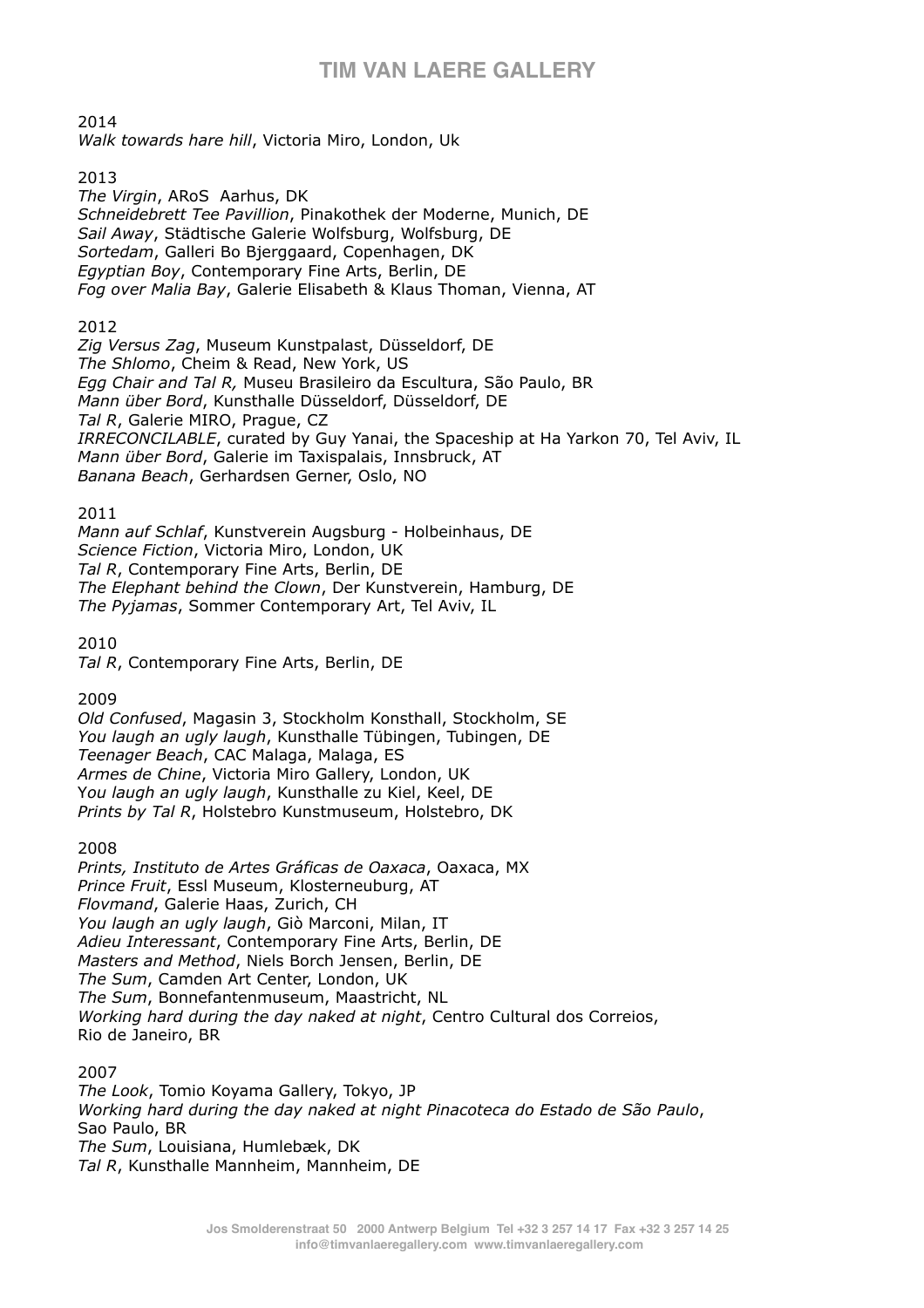#### 2006

*Le peintre n´est pas là*, Zach Feuer Gallery, New York, US *Fruits*, Contemporary Fine Arts, Berlin, DE *Gold is over*, Sabine Knust, Munich, DE *Minus*, Victoria Miro Gallery, London, UK *House of Prince*, Gary Tatinsian Gallery Inc., Moscow, RU *Mother (with Jonathan Meese)*, Bortolami-Dayan, New York, US

#### 2005

*House of Prince*, Contemporary Fine Arts, Berlin, DE *House of Prince*, Galerie Elisabeth und Klaus Thoman, Innsbruck, AT *MOR (with Jonathan Meese)*, Statens Museum for Kunst, Copenhagen, DK *Pink, Yellow, Brown ...,* Galleri Nicolai Wallner, Copenhagen, DK

#### 2004

*House of Prince*, Douglas Hyde Gallery, Dublin, IR *Figur*, Contemporary Fine Arts, Berlin, DE *Last Drawing before Mars*, LFL Gallery, New York, US *Captain,* Contemporary Fine Arts, Berlin, DE

#### 2003

*New born, but same old phone number*, Tal Esther Gallery, Tel Aviv, IL *Arcade*, Bawag Foundation, Vienna, AT *Lords of Kolbojnik*, Victoria Miro Gallery, London, UK

#### 2002

*Ike og Ancher*, Horsens Kunstmuseum, Horsens, DK *Fruitland*, Museum Abteiberg, Mönchengladbach, DE

#### 2001

*Lord Madras*, Hostrup-Perdersen & Johansen, Copenhagen, DK *Live at Club Sombi*, Contemporary Fine Arts, Berlin, DE

#### 2000

*Dinglebær*, Galerie Mikael Andersen, Copenhagen, DK *El Castilio*, Aarhus Kunstmuseum, Aarhus, DK *Für Immer*, Gesellschaft für Aktuelle Kunst (with Daniel Richter), Bremen, DE *Viva Ultra*, Holstebro Kunstmuseum, Holstebro, DK

#### 1999

*Looket*, Horsens Kunstmuseum, Horsens, DK *Grill 48*, Street Sharks, Copenhagen, DK *At the Foot of Mount Fuki*, Contemporary Fine Arts, Berlin, DE

1998

*Bicycle Thieves (with Annika Strøm)*, Beret International Gallery, Chicago, US *Basement Buffet*, DCA Gallery, New York, US

1997

*Everybody Please Go Home*, Arts Center of Givat Haviva, Tel Aviv, IL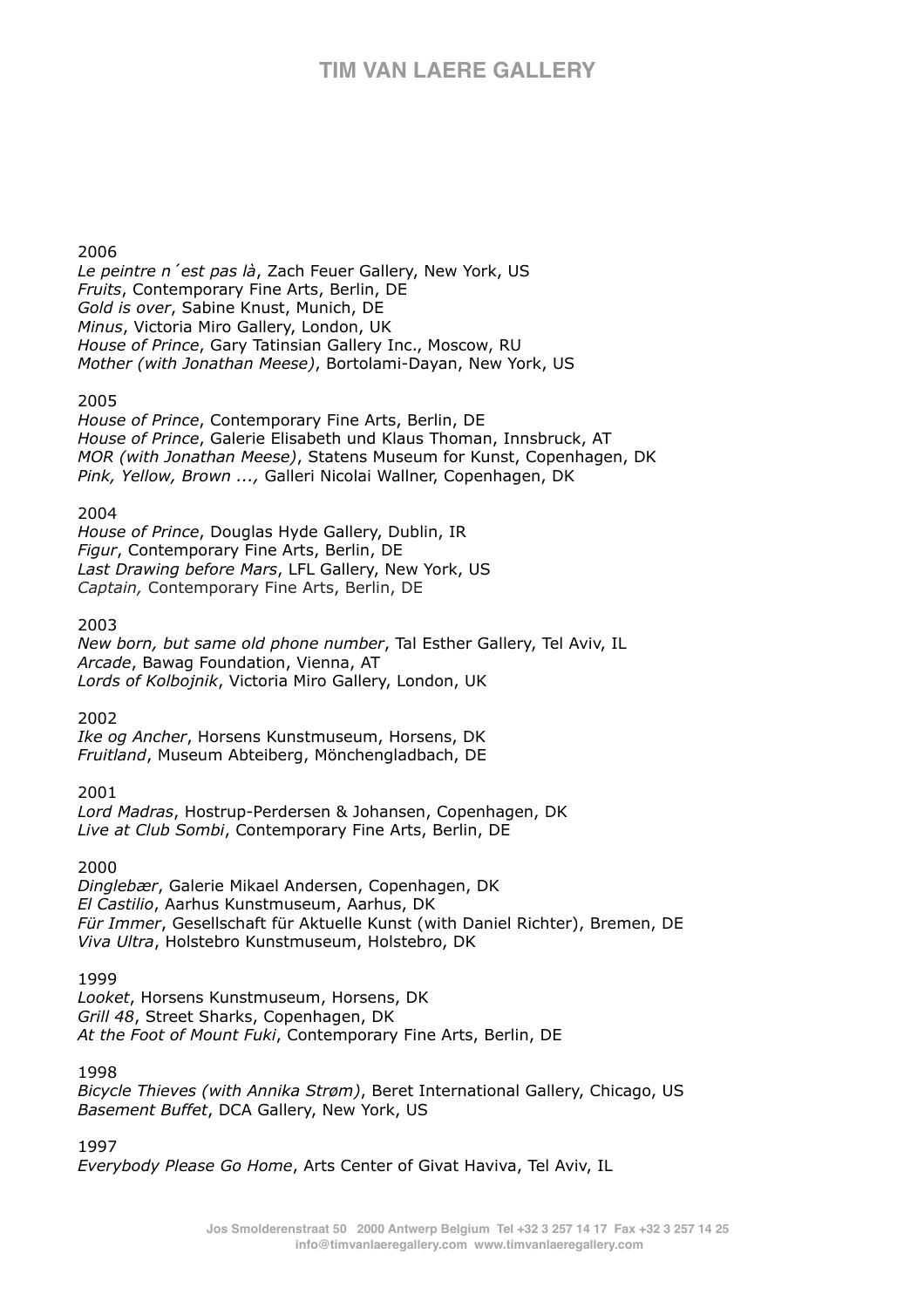1996

*Tur retur*, Galleri Cambells Occasionally, Copenhagen, DK

1994

*Sugar Paintings*, Sugar Club, Copenhagen, DK

### **GROUP EXHIBITIONS**

2021

*Kunst in Puurs,* Puurs-Sint-Amands, BE *Arven – efter Anne Marie Carl-Nielsen,* Den Frie, DK *Gå,* Sophienholm Kunsthal, Lyngby, DK *Touch,* EMMA, Espoo, FI *Tales of Manhattan,* Anton Kern Gallery, New York, US *Imagine, Artzuid,* Amsterdam, NL *Human Conditions of Clay,* Chapter Arts Centre, Cardiff, UK *Diversity United,* Flughafen Tempelhof, Berlin, DE *Huid & Haar,* Keramiekmuseum Princessehof, Leeuwarden, NL *The Sky was Blue the Sea was Blue and the Boy was Blue,* Victoria Miro, London, UK

2020

*Der Goldene Reiter in Faustrecht der Freiheit aka Fox and His Friends,* Contemporary Fine Arts, Berlin, DE

*Everything is Personal,* Tramps, New York, US

*PRELUDE: Melancholy of the Future,* Museum Dhondt-Dhaenens, Deurle, *BE Au rendez-vous des amis. Classical Modernism in Dialogue with Contemporary Art from the Sammlung Goetz, Pi*nakothek der Moderne, Munich, DE *Accelerate Your Escape,* White Chapel gallery, London, UK *Drawing the City,* Berlinische Galerie – Museum of Modern Art, Berlin, DE *Enjoy and Take Care,* Tim Van Laere Gallery, Antverp, BE *Forms Fired,* Shoshanna Wayne Gallery, Los Angeles, US

2019

*Live Forever*, Tim Van Laere Gallery, Antwerp, BE *Stains on a Decade:* Ten Years at Josh Lilley, Josh Lilley, London, UK *Nordic Impressions*: Contemporary Art from Åland, Denmark, Finland, Greenland, Iceland, Norway, and Sweden, Scandinavia House, New York, US *Jonathan Meese, Daniel Richter & Tal R: The Men Who Fell from Earth,* EMMA Museum, Espoo, FI *Works on Paper*, Galleri Bo Bjerggaard, Copenhagen, DK *Cirkus*, Gl. Holtegaard, Holte, DK *Small painting,* Corbett vs. Dempsey, Chicago, US *Der naive Krieg*, Zitadelle, Berlin, DE *Cutting edge*, August Macke House Museum, Bonn, DE *NICO - Wie kann die Luft so schwer sein an einem Tag an dem der Himmel so blau ist*, Atelier- und Galeriehaus Defet, Nuremberg, DE *Wege Zur Welt*, G2 Kunsthalle, Leipzig Dittrichring *Party*, Tabor Presse Berlin, Berlin, DE *Kitchen*: Siegfried Anzinfer, Herbert Brandl, Arnulf Rainer, Tal R, Galerie Elisabeth & Klaus Thoman, Vienna, AT *Asger Jorn, Per Kirkeby, Tal R,* Victoria Miro Mayfair, London, UK *Christian Holstad, Grayson Perry, Tal R, Betty Woodman,* Victoria Miro Gallery Venice, Venice, IT

*I Don't Believe in Art, I Believe in Artists*, LX, New York, US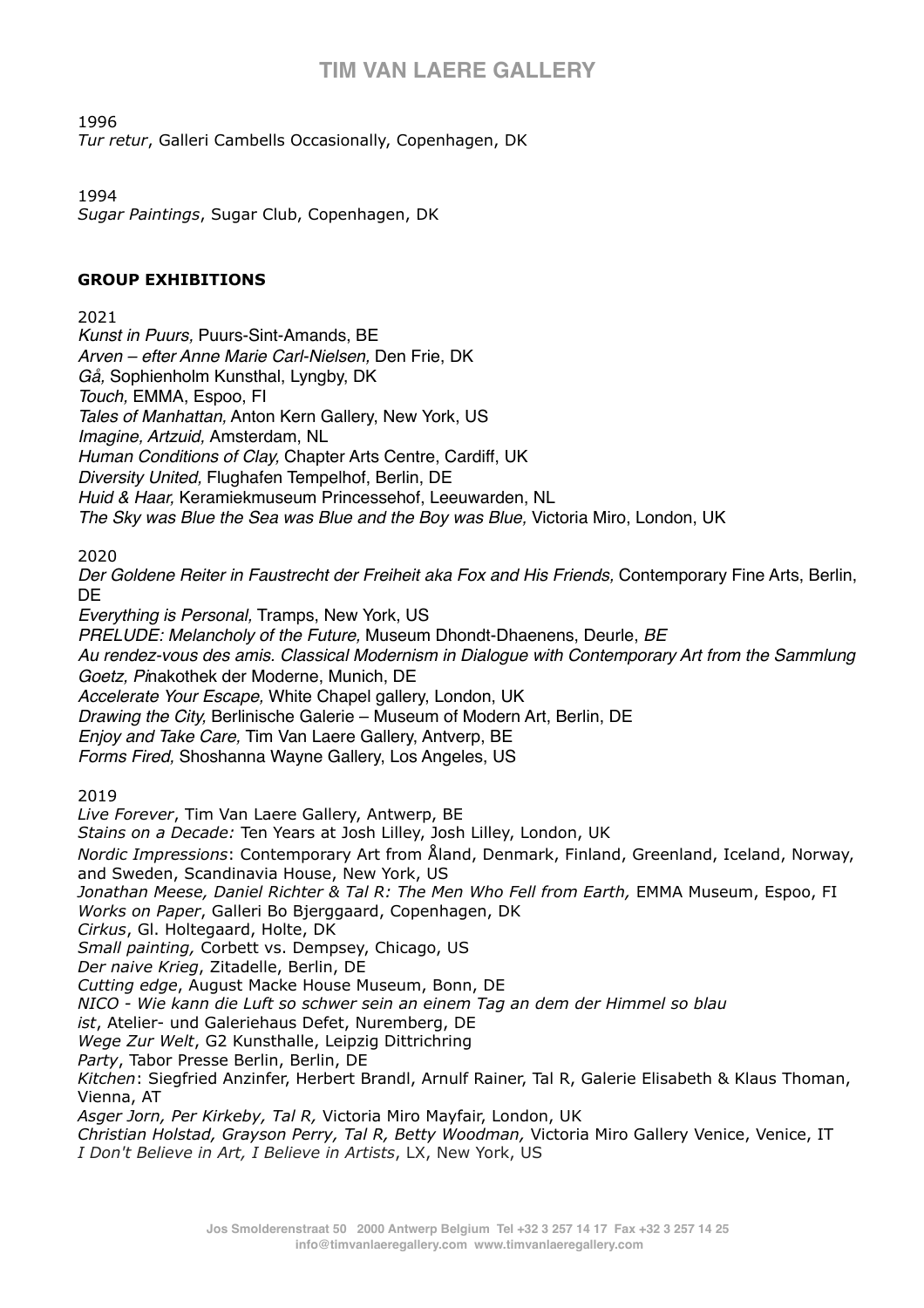2018

*Gennem tiden - på sporet af Louisianas samling*, Louisiana, Humlebæk, DK *The Rubell Family Collection,* Kunsthalle zu Kiel, Keel, DE *Bavid Dowie -* with Jonathan Meese and Daniel Richter, Museen Stade, DE *Der naïve Krieg*, Stade Museum, Stade, DE *250th Summer Exhibition,* curated by Grayson Perry, Royal Academy, London, UK *Nordic Impressions Art from* Å*land, Denmark, the Faroe Islands, Finland, Greenland, Iceland, Norway, and Sweden, 1821–2018, T*he Phillips Collection, Washington DC, US *Detour,* Artipelag, Gustavsberg, SE *The Men Who Fell From Earth – with Jonathan Meese and Daniel Richter,*  Museum Stade, Stade, DE *Summer Exhibition 2018*, Royal Academy of Art, London, UK 2017 *Cool, calm and collected*, Aros, Aarhus, DK *Owners choice,* Bo Bjerggaard, Copenhagen, DK *Pacific Hall,* Hall in Tirol, AT *Store formater, Kloge hænder,* Clay Keramikmuseum Danmark, Middelfart, DK *Nude,* V1 Gallery, Copenhagen, DK *Salon de Fidèles,* Contemporary Fine Arts, Berlin, DE *Masser af Tal R,* Holstebro Kunstmuseum, Holstebro, DK *Drawings & Sculptures,* Sommer Contemporary Art, Tel Aviv, IL *The Horizonal,* Cheim & Read, New York, US *The Men who fell from Earth,* - with Jonathan Meese and Daniel Richter, Holstebro Kunstmuseum, Holstebro, DK *Luther and the Avant-garde*, Contemporary Art in Wittenberg, Berlin, DE *The Cards Players*, Shanghai Gallery of Art, Shanghai, CN *House work*, Victoria Miro, London, UK

*Collage: The Cards Players*, Shanghai Gallery of Art, Shanghai, CN

2016

*Flowers in Your Hair*, Night Gallery at FUSED, San Francisco, US *Human Animals: The Art of Cobra and its Legacy*, University Museum of Contemporary Art, University of Massachusetts, Amherst, US *Café Pittoresque*, Contemporary Fine Arts, Germany, Berlin, DE *Opslag Nedslag*, Den Sorte Diamant, Copenhagen, DK *Human condition*, The former Los Angeles Metropolitan Medical Center, Los Angeles, US *Viehof Collection. International Contemporary Art*, Förderkreis Deichtorhallen, Hamburg, DE *Aby Warburg – Mnemosyne Bilderatlas*, Salon 8, Hamburg, DE *Summer Exhibition 2016*, Royal Academy of Arts, London, UK *Making & Unmaking*, Camdon Art Centre, London, UK *Illumination*, Louisiana, Humlebæk, DK *Dwellers on the Threshold*, Star Gallery, Beijing, CN *Alles les Bleus*, Galleri Bo Blerggaard, Copenhagen, DK

#### 2015

*Arthur Cravan*, Salon 8, Hamburg, DE *Tightrope Walk: Painted Images After Abstraction*, White Cube, London, UK *Intimacy in Discourse: Unreasonable Sized Paintings*, SVA Chelsea Gallery, New York, US *Forces in Nature*, Victoria Miro, London, UK *Naturmøder*, J.F Willumsen Museum, Frederikssund, DK *Random Sampling*, Haus der Kunst, Munich, DE *Eva, Pamela, Victoria…… ,* Galleri Bjerggaard, Copenhagen, DK *Avatar & Atavism*, Kunsthalle Düsseldorf, DE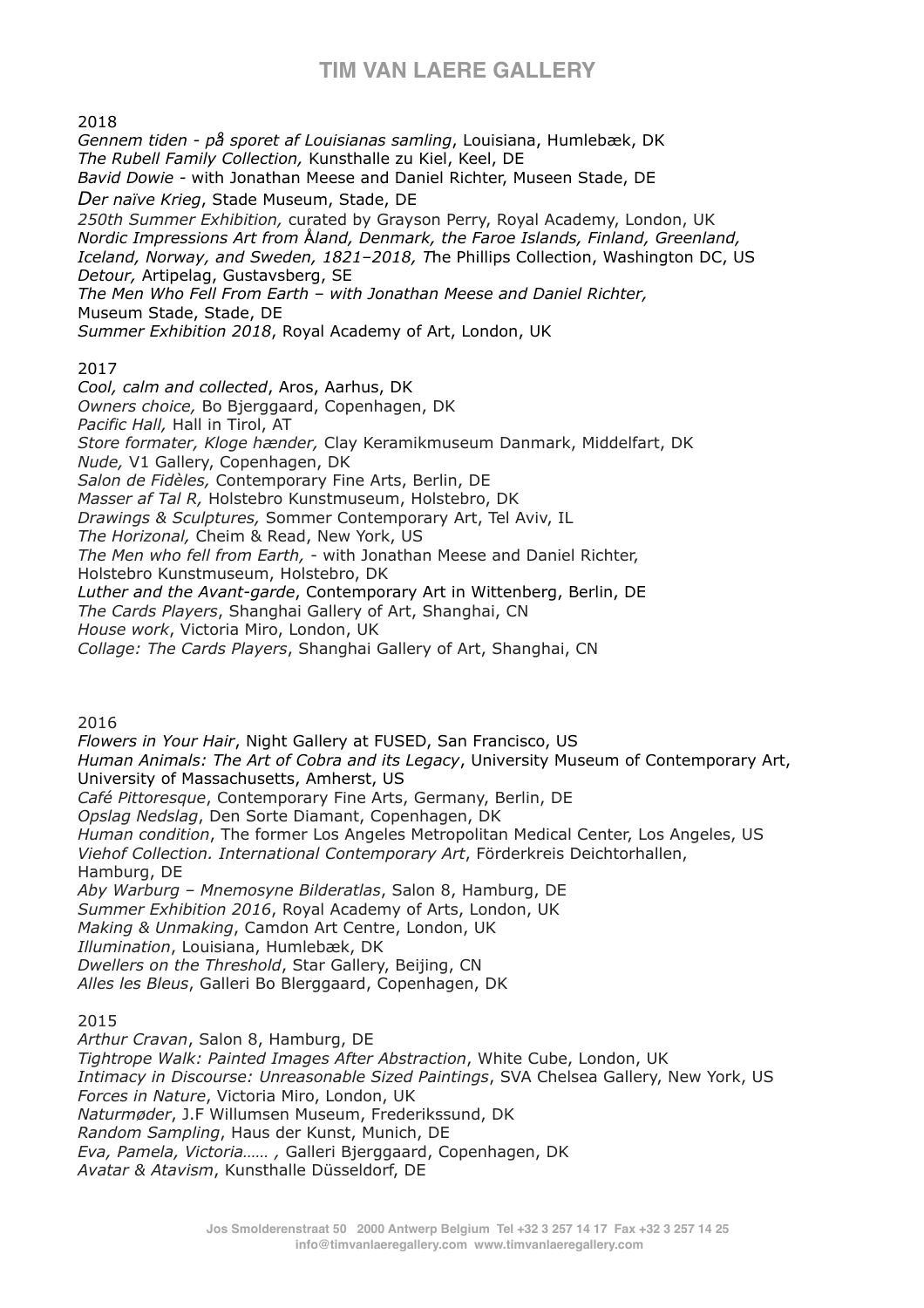*Paperworlds*, Buchheim Museum, Munich, DE *Station to Station*, Barbican Center, London, UK *Fire & Forget. On violence*, KW Institute, Berlin, DE *ArtZuid 2015*, the Apollolaan, Minervalaan & Zuidas and Museumplein in Amsterdam, NL L. Quan Healing Arts Centre, Ratio 3, San Francisco, US *Forces in Nature*, Victoria Miro, London, UK *Avatar & Atavism*, Kunsthalle Düsseldorf, Düsseldorf, DE

#### 2014

*TILLYKKE MED FØDSELSDAGEN, ASGER JORN!*, Galerie Van de Loo, Munich, DE *" in farbe! – Figur – Landschaft – Abstraktion - "*, Im H2 Zentrum für Gegenwartskunst im Glaspalast, Augsburg, DE *Little Nemo*, Galerie Elisabeth & Klaus Thoman, Vienna, AT *Shades of Black on White*, Galleri Bo Bjerggaard, Copenhagen, DK *Front Row*, Contemporary Fine Arts, Berlin, DE *Portray*, Tim Van Laere Gallery, Antwerp, BE *Paperworlds*, ME Collectors room Berlin/Olbricht Foundation, Berlin, DE *The Age of Small Things,* curated by Chuck Webster, Dodge Gallery, New York, US

#### 2013

*The Age of Small Things*, curated by Chuck Webster, Dodge Gallery, New York, US *Stargazer*, Sven-Harrys (Konstmuseum), Stockholm, SE *La Figurazione Inevitabile*, Museo Pecci, Prato, Florence, IT *Enten Eller*, Nikolaj Kunsthal, Copenhagen, DK *Either Or*, Haus am Waldsee, Berlin, DE *Chicken or Beef*, The Hole NYC, New York, US *Flora and Friends*, Skånes Konstförening, Malmo, SE *Flora Danica*, Natural History Museum of Denmark, Copenhagen, DK *Everything and More*, Tim Van Laere Gallery, Antwerp, BE *Blackbooard – Art from teaching / Learning from Art*, Artipelag, Gustavsberg, SE *Paper,* Saatchi Gallery, London, UK

2012

*Kids*, Contemporary Fine arts, Berlin, DE *Wunderkammer*, Autocenter, Berlin, DE *Other Voices*, Other Rooms, Avlskarl Gallery, Copenhagen, DK *Tal R*, Meese og Richter, Holstebro Kunstmuseum, Holstebro, DK *Pink Caviar*, Louisiana's aquisitions for the collection over the past three years, Louisiana, Humlebæk, DK *Rendezvous der Maler II - Malerei an der Kunstakademie Düsseldorf von 1986 bis heute*, Kunstakademie Düsseldorf, Düsseldorf, DE *BERLIN TUT GUT!, The 16th LINE GALLERY*, Rostov, RU *LUBOK. Grafica contemporanea y libros de artistas de Leipzig*, Museo Nacional de la Estampa, Mexico City, MX *The Magic Flute,* Golden Gallery, New York, US *Sims,* Team Gallery, New York, US

#### 2011

*Presentations from the collection Cosima Von bonin*, Per Kirkeby and Tal R, Museum Magasin 3, Stockholm, SE *Projekt Skagen 2*, Lysets Land, Skagen, DK *Woodcuts* - *From Dürer to Tal R*, Statens Museum For Kunst, Copenhagen, DK *North by New York*, New nordic art, Storr/Pietropaolo, ASF, New York, US *Review / Preview II*, Grieder Contemporary Zurich, CH *LUBOK. Künstlerbücher aus Leipzig*, Spendhaus Reutlingen, DE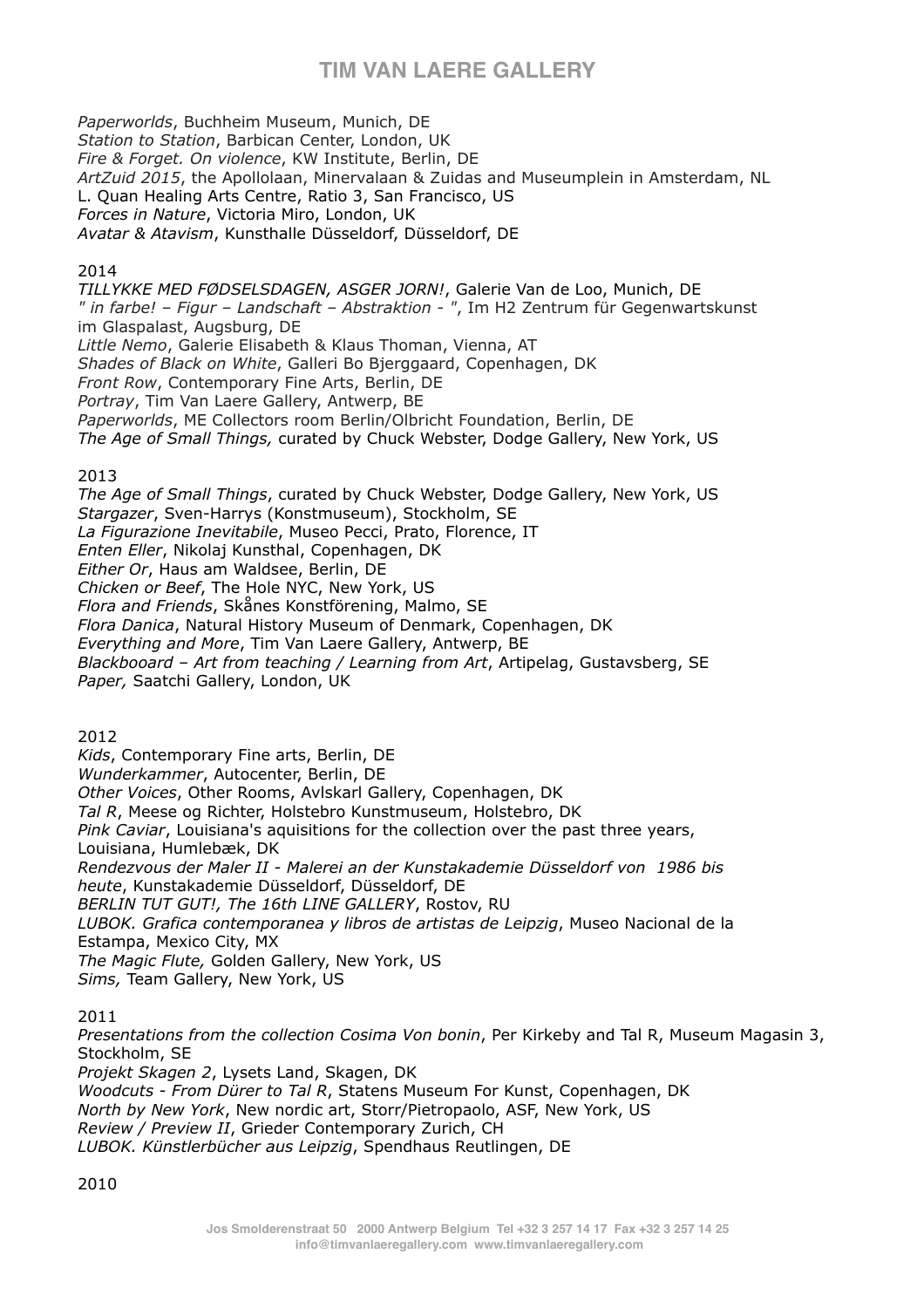*In the company of Alice*, Victoria Miro, London, UK *Blickkontakte. Sammlung SOR Rusche Anhaltische Gemäldegalerie*, Dessau, DE *PHYSICAL*, Autocenter, Berlin, DE *Skulpturengarten Villa Schöningen*, Villa Schöningen, Potsdam, DE *Thrice Upon a Time*, Magasin 3 Stockholm Konsthall, Stockholm, SE

#### 2009

*BRANDNEU Ankäufe 2007-2008*, Essl Museum, Klosterneuburg, AT *ROOMING IN!*, Patricia Low Contemporary, Gstaad, CH

#### 2008

*Schwarze Galle*, roter Saft. Aspekte des Melancholischen in der Zeitgenössischen Kunst, *b-05. Kunst- und Kulturzentrum*, Montabaur, DE *Andersens Wohnung two*, Andersen's Contemporary, Berlin, DE *Penal Colony,* Museum of Art Ein Harod, Ein Harod, IL *Abstrakt,* Museum Moderner Kunst Kärnten, Carinthia, AT *Danskjävlar,* Kunsthal Charlottenborg, Copenhagen, DK

#### 2007

*xxs*, Sommer Contemporary Art, Tel Aviv, IL *Effiges*, Modern Art, London, UK *Return to Form*, Patricia Low Contemporary, Gstaad, CH *Mad Love – Young Art from Danish Private Collections*, ARKEN, Ishoj, DK *Douglas Hyde Gallery*, Dublin, IR *Köln Skulptur 4*, Skulpturenpark Cologne, DE *The Believers*, MASS Moca, Massachusetts, US

#### 2006

*Mother (with Jonathan Meese),* Bortolami-Dayan, New York, US *Naivism in Contemporary Art*, ARKEN, Ishoj, DK *MALERHJERNE! Ungt dansk maleri*, ARKEN, Ishoj, DK *Once upon a Time in the West*, Contemporary Fine Arts, Berlin, DE *The Kingston Turnpike,* Turnpike Gallery, Leigh and Stanley Picker Gallery, Kingston Upon Thames, UK *The Triumph of Painting IV*, Saatchi Gallery, London, UK

#### 2005

*Fairy Tales Forever,* ARoS Kunstmuseum, Aarhus, DK *Goetz meets Falckenberg*, Sammlung Falckenberg, Hamburg, DK *Mor (with Jonathan Meese)*, Statens Museum for Kunst, Copenhagen, DK *Shadow Play*, Kunsthallen Brandts Klædefabrik, Odense, DK *The Triumph of Painting. Part II*, Saatchi Gallery, London, UK *Baby Shower*, Galleri Nicolai Wallner, Copenhagen, DK *Schnitte / Cuts*, Produzentengalerie, Hamburg, DE *Imagination wird Wirklichkeit*, Sammlung Goetz, Munich, AT

2004

*Helmut Federle*, A Nordic View, Galerie nächst St. Stephan, Vienna, AT *Extended Painting*, Victoria Miro Gallery, London, UK *New Blood*, The Saatchi Gallery, London, UK *Stay Positive*, Marella Arte Contemporanea, Milan, IT *Huts*, (curated by Tal R) Douglas Hyde Gallery, Trinity College, Dublin, IR *Leipzig in Hamburg – Das Neue Museum der bildenden Kunste in Leipzig,* Produzentengalerie, Hamburg, DE

2003

*10 års jubilæumsudstilling*, Galleri Nicolai Wallner, Copenhagen, DK *Go Johnny Go! The Electric Guitar - Art & Myth*, Kunsthalle Vienna, AT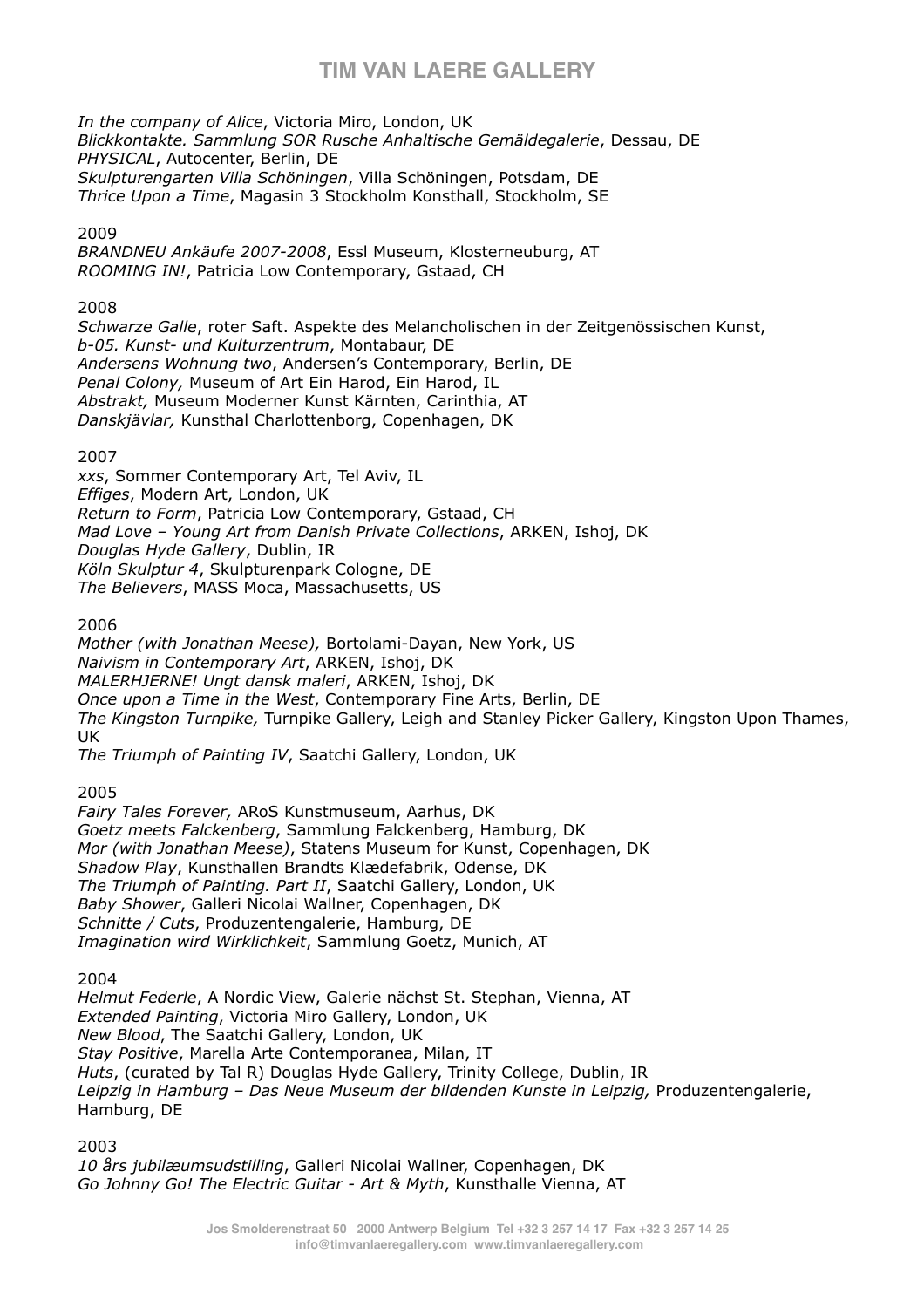#### 2002

*The gallery show*, Royal Academy of Arts, London, UK *Carnegie Art Award*, Stockholm, SE *Ars Fennica*, Henna and Pertti Niemistö Art Foundation, Helsinki, FI *Stop for a moment – Painting as Presence*, Wäino Aaltonen Museum Museum of Art, *Turku*, Finland And ARKEN, Ishoj, DK

#### 2001

*Artists from Berlin*, Los Angeles and New York, Victoria Miro Gallery, London, UK *Bad Touch*, Lump Projects, Raleigh, US *III Biennal Mercosul*, Porto Alegre, BR *Works on paper from Acconci to Zittel*, Victoria Miro Gallery, London, UK *Gravures de Peintres*, Nils Borch Jensen Verlag und Druck, Berlin, DE *TAKE OFF 20:01*, Aros, Aarhus, DK *Xanadu*, Forumbox, Helsinki, FI

#### 2000

*Organising Freedom - Nordic Art of the 90's*, Moderna Museet, Stockholm, Sweden & Charlottenburg, Copenhagen, DK *Painterly, 11th Vilnius Painting Triennial,* Contemporary Art Centre, Vilnius, LT *Duchamp's Suitcase*, Arnolfini, Bristol, UK *Fuori Uso 2000/The Bridges*, Associazione Culturale Arte Nova, Pescara, IT

#### 1999

*Cities on the Move*, Louisiana Museum for Moderne Kunst, Humlebæk, DK *Scorpio Rising*, Contemporary Fine Arts, Berlin, DE *Expansive og optimistike øjeblikke*, Rhizom, Aarhus, DK *Big Red*, Galerie Mikael Andersen, Copenhagen, DK *Gallery Swap,* Contemporary Fine Arts at Sadie Coles HQ, Sadie Coles HQ, London, UK *Carnegie Art Award*, Nordic Painting, Konstakademien, Stockholm, SE - *Sophienholm*, Copenhagen, DK - Stenersenmuseet, Oslo, NO –Konsthallen, Helsingfors, FI - Listasafn Islands, Reykjavik, IS *Proms IV*, Kunsthallen Brandts Klædefabrik, Odense, DK

#### 1998

*The White Loop*, Part of "Archipelago" (sammenm med Fos og Kaspar Bonnén), Søhistorisk Museum, Stockholm, SE *Momentum*, Nordic Festival of Contemporary Art, Moss, NO *Couples*, Galerie Mikael Andersen, Copenhagen, DK *Hvis det var dig der kom til et fremmed sted, Tombola*, collaboration with Fos & Kaspar Bonnén, Aarhus Festuge, Aarhus, DK *Carnegie Art Award - Nordic Painting*, Konstakademien, Stockholm, SE; Sophienholm, Lyngby, DK; Stenersenmuseet, Oslo, NO; Helsingin Taidehalli, Helsinki, FI Listasafn Islands, Reykjavik, IS *Nordic Nomads*, White Columns, New York, US *It all began in the seventies*, Mishkan Le'Omanut - Museum of Art, Ein Harod, IL

#### 1997

*90' Modernisme*, Den Frie Udstillingsbygning, Copenhagen, DK *Frisk-o*, Kørners Kontor, Copenhagen, DK *Korn Maj Du Søde Milde*, Galerie Mikael Andersen, Copenhagen, DK *Louisiana udstillingen*, Louisiana Museum for Moderne Kunst, Humlebæk, DK

1996

*Coming Up*, Stalke Kunsthandel, Copenhagen, DK *Smile Now*, Cry Later, Turbinehallerne, Copenhagen, DK *Update*, Turbinehallerne, Copenhagen, DK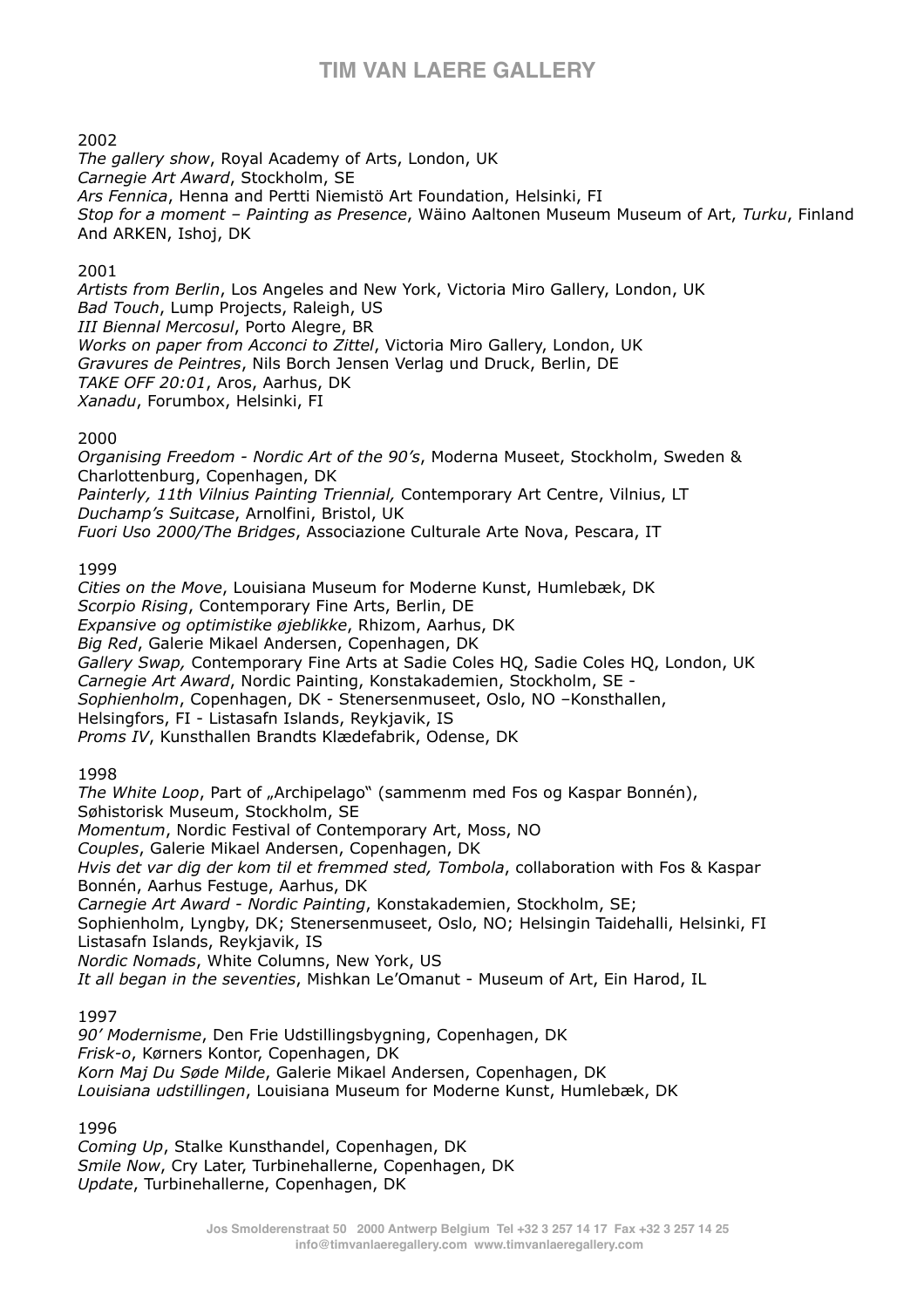*Charlottenborgs Efterarsudstilling*, Det Nye Kvarter (with Fos and Kaspar Bonnén), Charlottenborg, Copenhagen, DK

1995

*The Grand Las Vegas Opening*, Las Vegas, Copenhagen, DK *Maleri efter Maleri,* Kastrupgårdsamlingen, Copenhagen, DK

1992

*Flag*, Hollerups Kunsthandel, Copenhagen, DK *Hvis det var dig der kom til et fremmed sted*, Tombola, (with Fos and Kaspar Bonnén), Aarhus Festuge, DK *Carnegie Art Award - Nordic Painting*, Konstakademien, Stockholm. Sophienholm, Lyngby. Stenersenmuseet, Oslo: Helsingin Taidehalli, Helsinki. Listasafn Islands, Reykjavik, IS *Nordic Nomads*, White Columns, New York, US *It all began in the seventies*, Mishkan Le´Omanut - Museum of Art, Ein Harod, IL

#### **SITE SPECIFIC ART**

2011 Paintings for the lecture hall, KPMG, Frederiksberg, DK

2009 Painting for Frederik 8.s Palæ, Amalienborg, Copenhagen, DK

2004 Painting "Et skib er ikke en ø" til Takkelloftets foyer, Operaen, Copenhagen, DK

### **PUBLIC COLLECTIONS**

ARKEN, Ishoj, DK Art Institute of Chicago, Chicago, US Aros, Århus, DenmarkHorsens Kunstmuseum, Aarhus, DK Berlinische Galerie Landesmuseum für Moderne Kunst, Berlin, DE Bonnefanten Museum, Maastricht, NL Bronx Museum of the Arts, Bronx, New York, US Centre Pompidou, Paris, FR Essl Museum, Klosterneuburg, AT Goetz Collection, Munich, DE Hammer Contemporary Collection, Los Angeles, US Herzliya Museum of Contemporary Art, Herzliya, IL Horsens Kunstmuseum, Horsens, DK Holstebro Kunstmuseum, Holstebro, DK Kiasma, Helsinki, FI Kunsthalle zu Kiel, Keel, DE Kunsten, Ålborg, Aalborg, DK Louisiana Museum for Moderne Kunst, Humlebæk, DK Magasin III, Stockholm, SE ME Collectors room Berlin/Olbricht Foundation, Berlin, DE Moderne Museet, Stockholm, SE Museum Kunstpalast, Düsseldorf, DE Museum Abteiberg, Mönchengladbach, DE Museum Boijmans Van Beuningen, Rotterdam, NL Museum Abteiberg, Mönchengladbach, DE